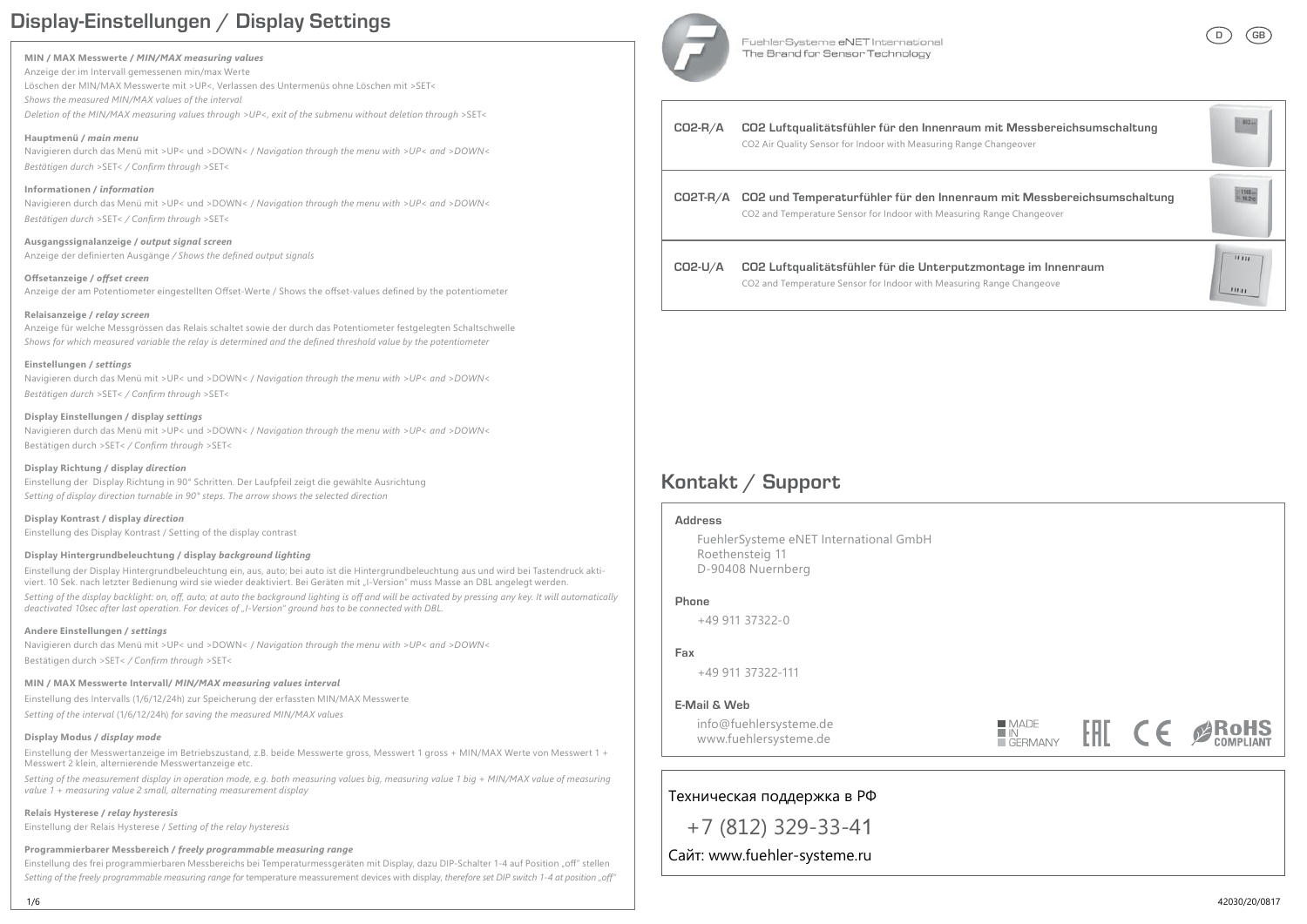|                               | CO2-R/A                                                                                                                                                                                                                                                                                                                | <b>CO2T-R/A</b>                                                                                                                                                   | CO2-U/A                                                                                                                                                |
|-------------------------------|------------------------------------------------------------------------------------------------------------------------------------------------------------------------------------------------------------------------------------------------------------------------------------------------------------------------|-------------------------------------------------------------------------------------------------------------------------------------------------------------------|--------------------------------------------------------------------------------------------------------------------------------------------------------|
| <b>Measurement range CO2</b>  | 0-10000 ppm                                                                                                                                                                                                                                                                                                            |                                                                                                                                                                   | 0-2000 ppm (optional: 0-5000 ppm,                                                                                                                      |
|                               |                                                                                                                                                                                                                                                                                                                        |                                                                                                                                                                   | 0-10000 ppm, 0-20000 ppm)                                                                                                                              |
| Measurement range temp.       |                                                                                                                                                                                                                                                                                                                        | $0+50°C$                                                                                                                                                          |                                                                                                                                                        |
| <b>Scales</b>                 | 0-2000/5000/10000 ppm                                                                                                                                                                                                                                                                                                  |                                                                                                                                                                   |                                                                                                                                                        |
| Accuracy                      | 0-2000 ppm: $\pm 50$ ppm + 2% f. mv,<br>0-5000 ppm: $\pm 50$ ppm + 3% f. mv,<br>else: ±100 ppm + 5% f. mv (at 20°C,<br>1013 mbar, auto-calibration ON)                                                                                                                                                                 | 0-2000 ppm: $\pm 50$ ppm + 2% f. mv,<br>0-5000 ppm: $\pm 50$ ppm + 3% f. mv,<br>else: ±100 ppm + 5% f. mv (at 20°C,<br>1013 mbar, auto-calibration ON),<br>$+1$ K | 0-2000 ppm: $\pm 50$ ppm + 2% f. mv,<br>0-5000 ppm: $\pm 50$ ppm + 3% f. mv,<br>else: ±100 ppm + 5% f. mv (at 20°C,<br>1013 mbar, auto-calibration ON) |
| <b>Temperature dependency</b> | CO2: 5 ppm / K                                                                                                                                                                                                                                                                                                         |                                                                                                                                                                   |                                                                                                                                                        |
| Pressure dependency           | CO2: 1,6% f. mv/kPa                                                                                                                                                                                                                                                                                                    |                                                                                                                                                                   |                                                                                                                                                        |
| Response time (t90)           | $< 5$ min                                                                                                                                                                                                                                                                                                              |                                                                                                                                                                   |                                                                                                                                                        |
| Long term stability           | ±1% FS/year                                                                                                                                                                                                                                                                                                            |                                                                                                                                                                   |                                                                                                                                                        |
| Sensor                        | Non-dispersiver Infrarot Sensor (NDIR)                                                                                                                                                                                                                                                                                 |                                                                                                                                                                   |                                                                                                                                                        |
| <b>Sensor protection</b>      | mounted inside housing                                                                                                                                                                                                                                                                                                 |                                                                                                                                                                   |                                                                                                                                                        |
| Running-in time               | 10 minutes                                                                                                                                                                                                                                                                                                             |                                                                                                                                                                   |                                                                                                                                                        |
| Supply voltage                | 24 V AC/DC (±5%)                                                                                                                                                                                                                                                                                                       |                                                                                                                                                                   |                                                                                                                                                        |
| <b>Current consumption</b>    | Ø 100 mA                                                                                                                                                                                                                                                                                                               |                                                                                                                                                                   |                                                                                                                                                        |
| Analogue output 0-10 V        |                                                                                                                                                                                                                                                                                                                        | 3-wire connection                                                                                                                                                 |                                                                                                                                                        |
| Analogue output 4-20 mA       | 3-wire connection                                                                                                                                                                                                                                                                                                      |                                                                                                                                                                   |                                                                                                                                                        |
| Alarm output                  | 1 x potential-free change-over contact, 48 V, 1 A                                                                                                                                                                                                                                                                      |                                                                                                                                                                   | potential-free change-over contact<br>max. 24 V (100 mA), threshold can be<br>defined by 270° potentiometer                                            |
| <b>Electrical connection</b>  | screw terminals max. 1,5 mm <sup>2</sup>                                                                                                                                                                                                                                                                               |                                                                                                                                                                   |                                                                                                                                                        |
| Light switch program          |                                                                                                                                                                                                                                                                                                                        |                                                                                                                                                                   | GIRA Standard 55, pure white satin<br>(other on request)                                                                                               |
| Housing                       | ABS polyman, colour signal white like RAL 9003                                                                                                                                                                                                                                                                         |                                                                                                                                                                   |                                                                                                                                                        |
| Cable gland                   | at the backside of the housing                                                                                                                                                                                                                                                                                         |                                                                                                                                                                   | bottom side                                                                                                                                            |
| <b>Display</b>                | optional LCD display with backlight on/off/auto                                                                                                                                                                                                                                                                        |                                                                                                                                                                   |                                                                                                                                                        |
| <b>Dimensions</b>             | Housing: L 82 x W 82 x H 25 mm                                                                                                                                                                                                                                                                                         |                                                                                                                                                                   |                                                                                                                                                        |
| <b>Protection type</b>        | IP30<br>IP30, IP20 (with display)                                                                                                                                                                                                                                                                                      |                                                                                                                                                                   |                                                                                                                                                        |
| <b>Protection class</b>       | $\mathbf{III}$                                                                                                                                                                                                                                                                                                         |                                                                                                                                                                   |                                                                                                                                                        |
| Working range r.H.            | 098% r.H. in contaminant-free, non-condensing air                                                                                                                                                                                                                                                                      |                                                                                                                                                                   |                                                                                                                                                        |
| <b>Working temperature</b>    | $0+50^{\circ}$ C                                                                                                                                                                                                                                                                                                       |                                                                                                                                                                   |                                                                                                                                                        |
| <b>Storage temperature</b>    | $-20+50°C$                                                                                                                                                                                                                                                                                                             |                                                                                                                                                                   |                                                                                                                                                        |
| Initial operation             | After switch-on of the device follows a self-test and the tempering, which takes ca. 10 minutes depending on the<br>environmental conditions. At this time the analogue output drifts from the actual measurement value.                                                                                               |                                                                                                                                                                   |                                                                                                                                                        |
| <b>Automatic calibration</b>  | To ensure an excellent long-term stability, in the interval of 7 days starts an automatic recalibration. This feature can<br>be disabled on the device by DIP switch.                                                                                                                                                  |                                                                                                                                                                   |                                                                                                                                                        |
| <b>Manual calibration</b>     | The manual calibration of the output signal to 400 ppm (zero point) will be started by pushing the button on the<br>circuit board (push ca. 5 s until LED is blinking). Before this it is to ensure a non-stop operating of min. 10 minutes on<br>fresh air. After successful calibration the LED will be deactivated. |                                                                                                                                                                   |                                                                                                                                                        |
| Installation                  |                                                                                                                                                                                                                                                                                                                        | on-wall or on flush-mounted box                                                                                                                                   | into in-wall junction box, diameter<br>55 mm                                                                                                           |
| Approvals                     | CE. EAC. RoHS                                                                                                                                                                                                                                                                                                          |                                                                                                                                                                   |                                                                                                                                                        |

# **Specifications Display-Einstellungen / Display Settings**

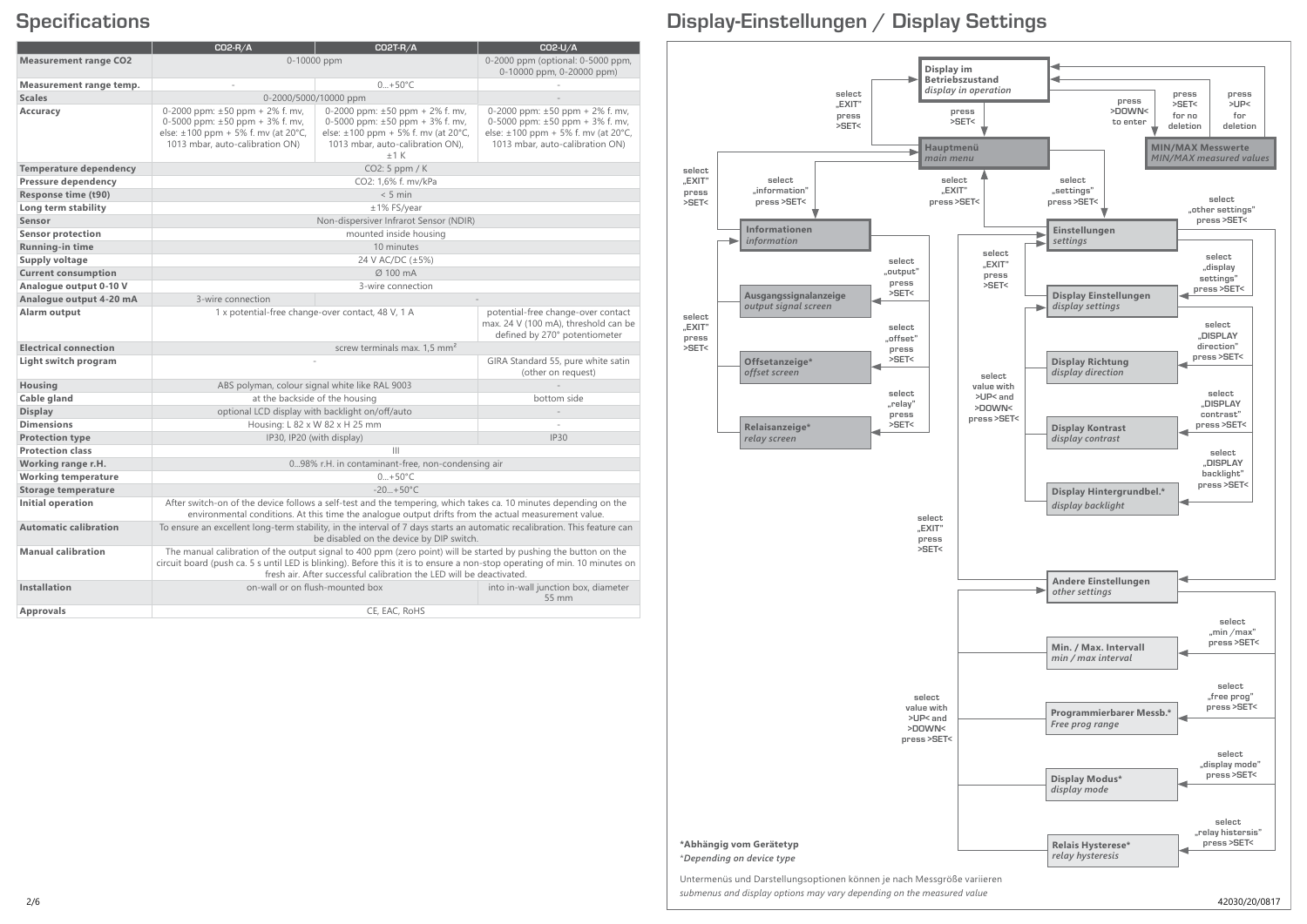## **Sicherheit und Schutzmaßnahmen**

# **Maßzeichnung / Dimension Drawing**



# **Safety and Security Precautions**

- › Please read these instructions for use carefully and keep them for later use.
- $\rightarrow$  The installation of the devices should be done only by qualified personnel.



The devices must be connected only in dead state on safety-low voltage supply.

- › The VDE (German Electrical Engineering Association) security requirements of the countries and their supervisory institutions are to be considered.
- $\rightarrow$  This device is only used for the specified purpose.
- › The EMC instructions are always to be observed in order to prevent damages and errors at the device. Shielded cables should be used and a parallel installation of electrical lines should be avoided.
- The operation mode can be negatively affected by the operating close to devices which do not meet the EMC instructions.
- › This device may not be used for security-related monitoring, such as for monitoring or protection of individuals against danger or injury, as the emergency stop switch on equipment or machinery etc.
- › All kinds of threats should be avoided, whereby the purchaser has to ensure the compliance with the construction and safety regulations.
- › Defects and damages resulted by improper use of this device will not be assumed by the warranty and liability.
- › Consequential damages that result from errors of the device will not be assumed by the warranty and liability.
- $\triangleright$  Only the technical specifications and connection diagrams of the delivered device instruction manual applies. Changes in terms of technical progress and the continuous improvement of our products are possible.
- › Changes of the device by the user will not be assumed by the warranty and liability.
- › Changes in these documents are not allowed.



# **Maßzeichnung / Dimension Drawing**









**CO2-U/A**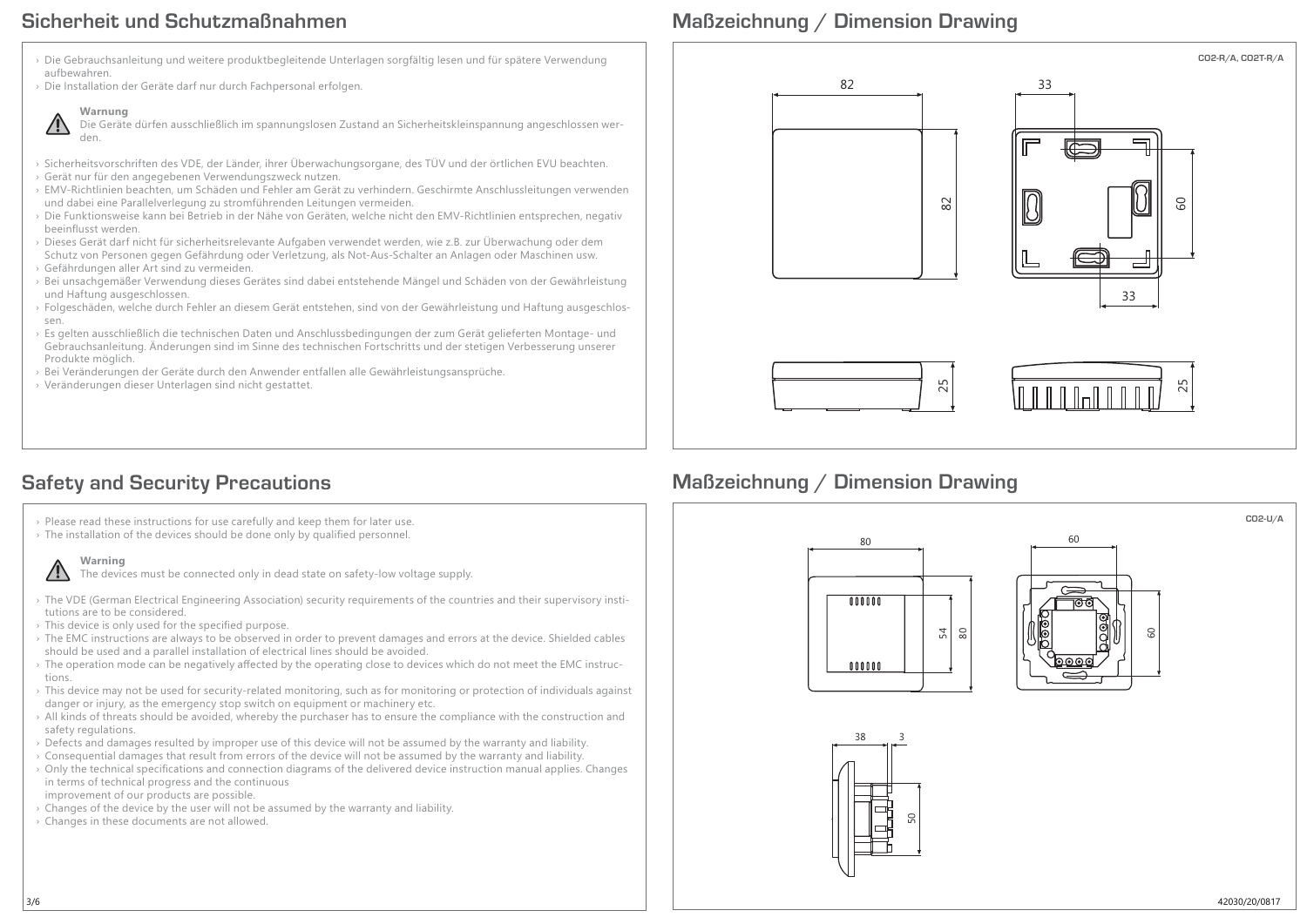# **Schaltbild / Connection Diagram**



# **Schaltbild / Connection Diagram**



# **Schaltbild / Connection Diagram**

4/6

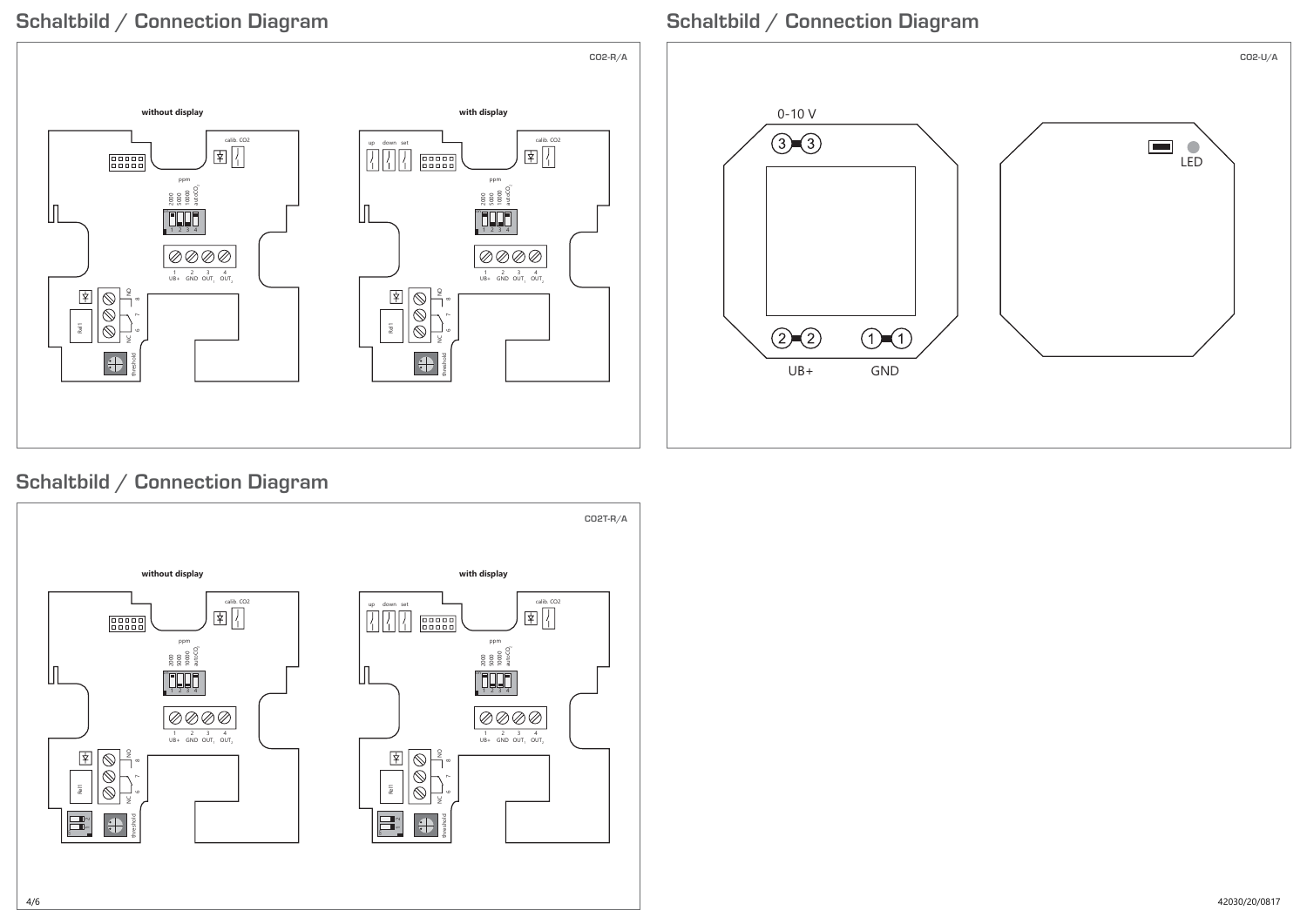



# **Gerätekonfiguration / Device Configuration**